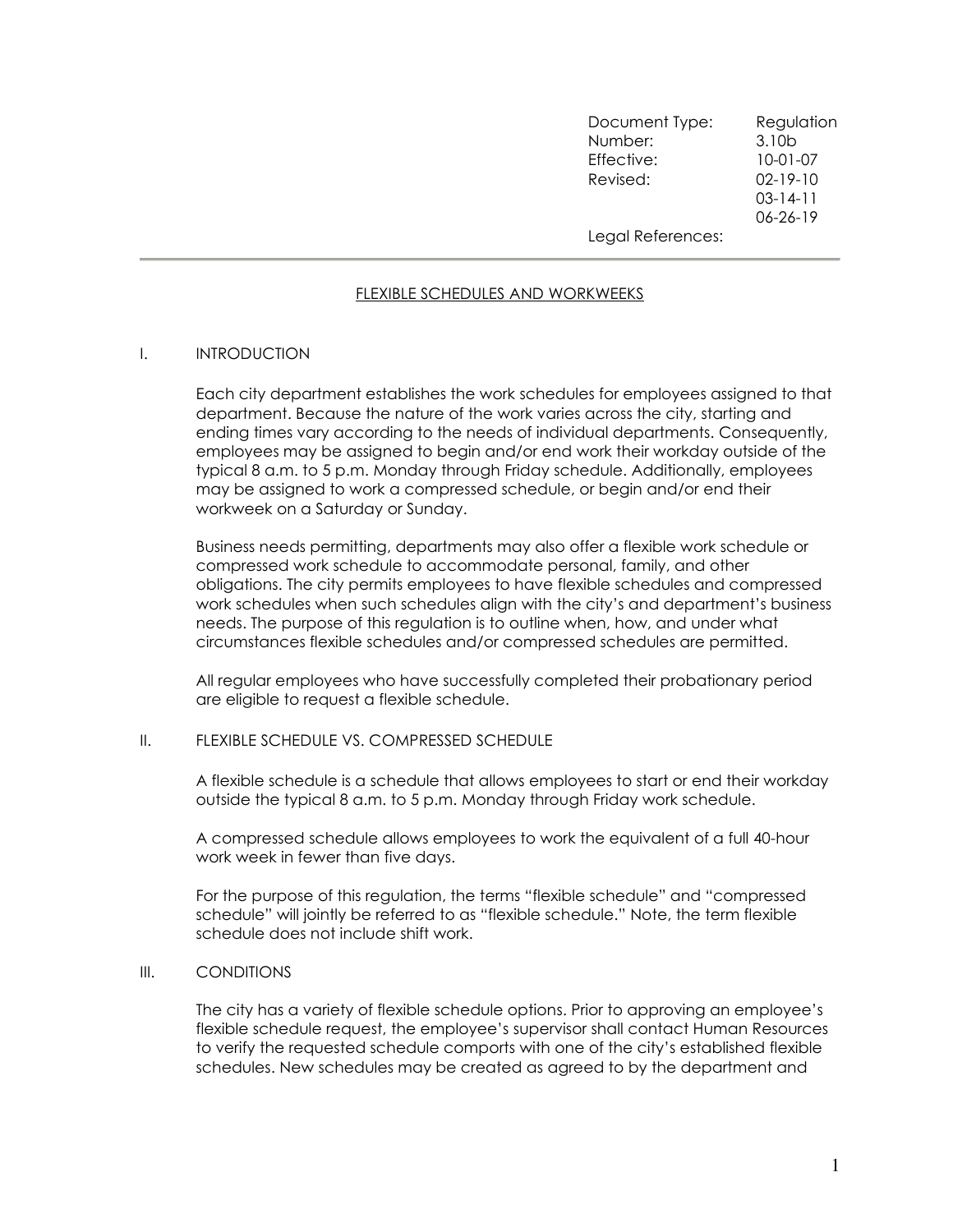Human Resources provided, the schedules comply with applicable wage and hour laws and are compatible with the city's timekeeping and Human Resources Information Systems (HRIS).

## IV. APPROVAL PROCESS

Employees who would like to work a flexible schedule and/or compressed workweek shall make their request verbally or in writing to their Department Director or designee. Whether an employee's request is granted is at the discretion of the department in consultation with Human Resources. Employees' requests for flexible schedules are evaluated on a case-by-case basis and may not be feasible in some departments or for certain positions.

When evaluating an employee's request, the following factors should be considered:

- Nature of the employee's responsibilities;
- Reasons for the employee's request;
- Staffing levels required to maintain service and production levels;
- Department's capacity to handle changing workloads;
- Employee's work record, including punctuality, reliability, productivity, and ability to meet deadlines;
- Potential for an increase in the department's overtime/compensatory time numbers;
- Employee's willingness to depart from a flexible schedule when needed;
- Seasonal or cyclical changes in workloads might restrict the ability to grant flexible schedules during certain times of the year; or
- Other business needs.

Departments are responsible for ensuring flexible schedules are granted in a manner that does not violate the city's Equal Opportunity Employment Policy or Regulation.

If a department is unsure of how a flexible schedule will affect their operations, the department can approve a flexible schedule for a limited period, so they can evaluate whether the flexible schedule interferes with or hinders a business need.

If an employee's request for a flexible schedule is approved, the department shall document the new schedule and its effective date on a position action form (PAF) and submit the PAF to Human Resources.

# V. CANCELLING A FLEXIBLE SCHEDULE

There is no right to a flexible schedule. The city retains the right to cancel or suspend a flexible schedule. If the timeframe for canceling the flexible schedule is not mutually agreed upon between the department and the employee, the department shall provide the employee with notice at least ten (10) business days prior to canceling the flexible schedule. This timeframe may be shortened based on a stated emergency.

## VI. SUPERVISOR REVIEW